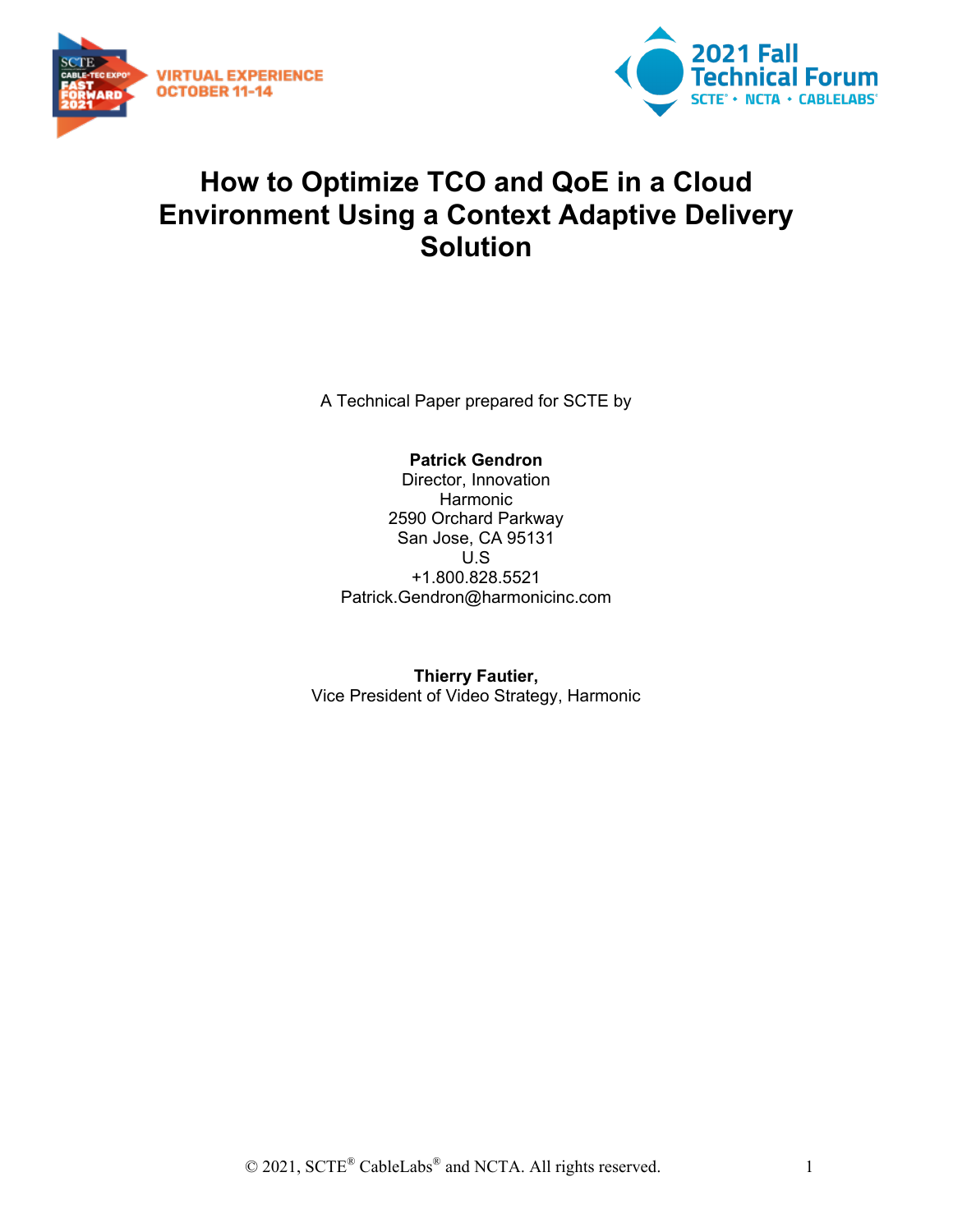

**Title** 



## **Table of Contents**

#### **Page Number**

| $\mathbf{1}$ . |      |  |  |
|----------------|------|--|--|
| 2.             |      |  |  |
| 3.             |      |  |  |
| 4.             |      |  |  |
| 5.             |      |  |  |
|                | 5.1  |  |  |
|                | 5.2. |  |  |
|                | 5.3. |  |  |
|                | 5.4  |  |  |
|                | 5.5. |  |  |
|                | 5.6. |  |  |
| 6.             |      |  |  |
|                |      |  |  |
|                |      |  |  |

## **List of Figures**

#### **Title Page Number**

## **List of Tables**

| <b>Title</b> | <b>Page Number</b> |
|--------------|--------------------|
|              |                    |
|              |                    |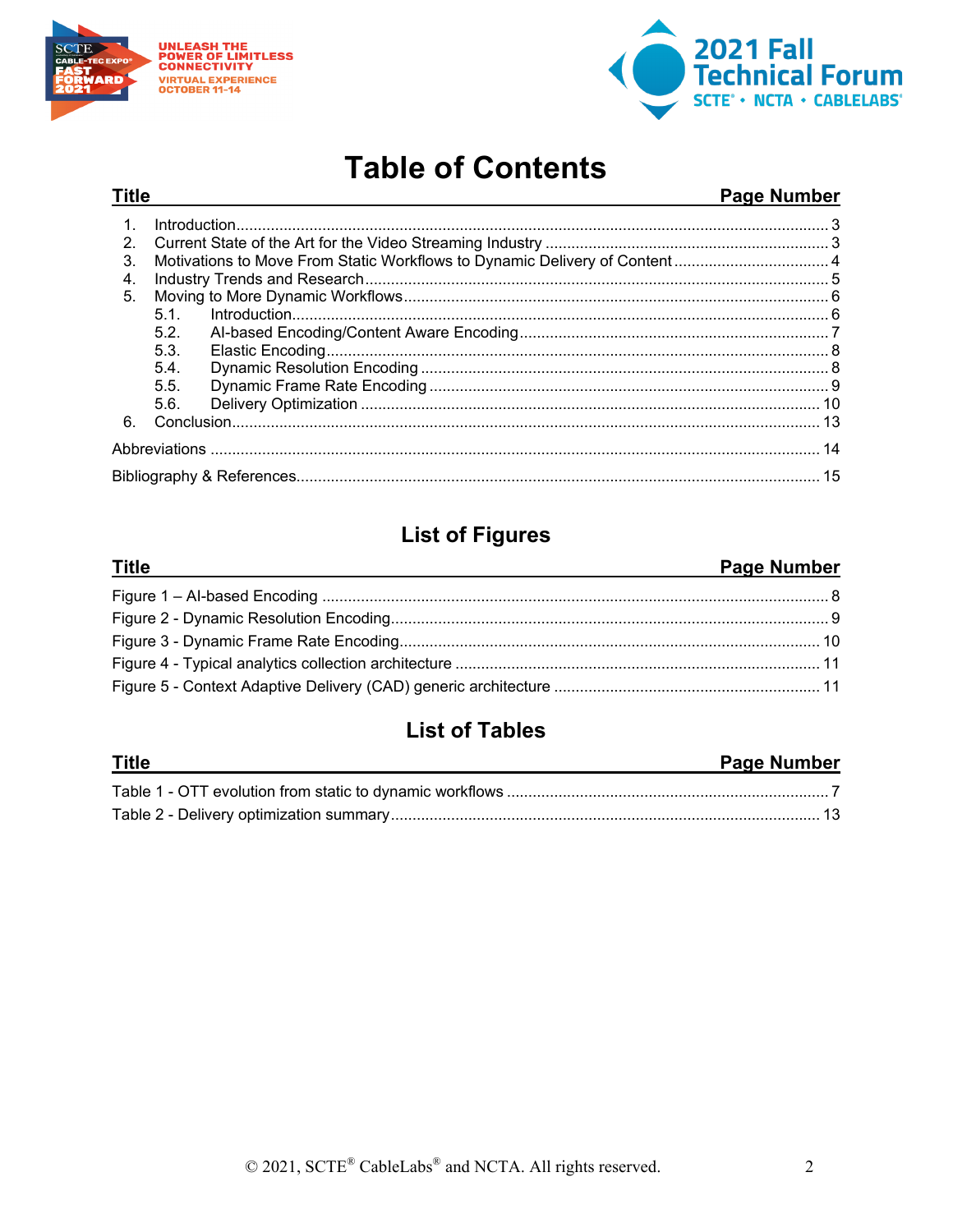



## <span id="page-2-0"></span>**1. Introduction**

OTT delivery is increasingly becoming a primary solution for the consumption of live video content. With OTT, the QoE provided to users should be at the same level as traditional broadcast TV.

OTT has become so mainstream that even live content is now available from video streaming providers. In the U.S., between Sling, DirecTV Now, Hulu, YouTube and Sony Vue, there were more than 9 million OTT subscribers at the end of 2018, according to a Fierce Video report. Yet, quality is sometimes an issue, and that's a problem because consumers expect the same video QoE for OTT as they've experienced with broadcast TV.

While the experience is expected to be the same or better, there are many technical differences between OTT and broadcast delivery. OTT targets a variety of devices (i.e., smartphones, tablets, desktop computers, connected TVs, game consoles) and delivers the content over a variety of networks (i.e., xDSL, fiber, radio 4G and now 5G).

To address these issues, many efforts have been made to define technical solutions for OTT streaming. One example is lowering the latency for the most popular streaming protocols HL[S\[1\]](#page-14-1) and DAS[H\[2\].](#page-14-2) This was presented in the 2019 SMPTE conference paper "How OTT Services Can Match the Quality of Broadcast["\[3\],](#page-14-3) but there are still some problems to be tackled when it comes to achieving massive at scale viewing of live events.

This paper will examine the different solutions that can be deployed in an OTT environment, comparing the technical merit, the integration aspects in an open ecosystem, the need for standardization and the overall impact on total cost of ownership (TCO) and QoE. It will provide suggestions on how scalability can be achieved to deliver high-quality live video to millions of subscribers on every device at any time, even during peak hours.

## <span id="page-2-1"></span>**2. Current State of the Art for the Video Streaming Industry**

There have been a lot of new streaming protocols and formats popping up over the past decade, but when you observe the current OTT delivery landscape for video on demand (VOD) and live content, it's clear that a vast majority of content is distributed using either HLS or DASH formats. Both use HTT[P\[4\]](#page-14-4) as the underlying transport protocol and are based on adaptive bitrate (ABR) technology, which makes it possible to deliver video over unmanaged networks with variable available access bandwidth. The other formats have either reached obsolescence (e.g., Microsoft Smooth Streaming) or should be reserved for more specific use cases (e.g., ultra-low latency) as they come with some additional constraints. For example, WebRT[C\[5\]](#page-14-5) can provide low latency but relies on peer-to-peer and thus has some serious scalability issues.

Since the focus of this paper is on large-scale content delivery, it is not a debate that the streaming industry will rely on two dominant streaming technologies for the next few years: HLS and DASH both using CMA[F\[6\]](#page-14-6) as a common format for the delivery segments.

While there's been a growing demand for live content over the past few years, the vast majority of OTT consumption has always been and is still VOD content. This brings some additional constraints to the delivery workflow.

Several content delivery optimizations have already been deployed but most, though not all, are dedicated to VOD asset distribution or suffer huge limitations: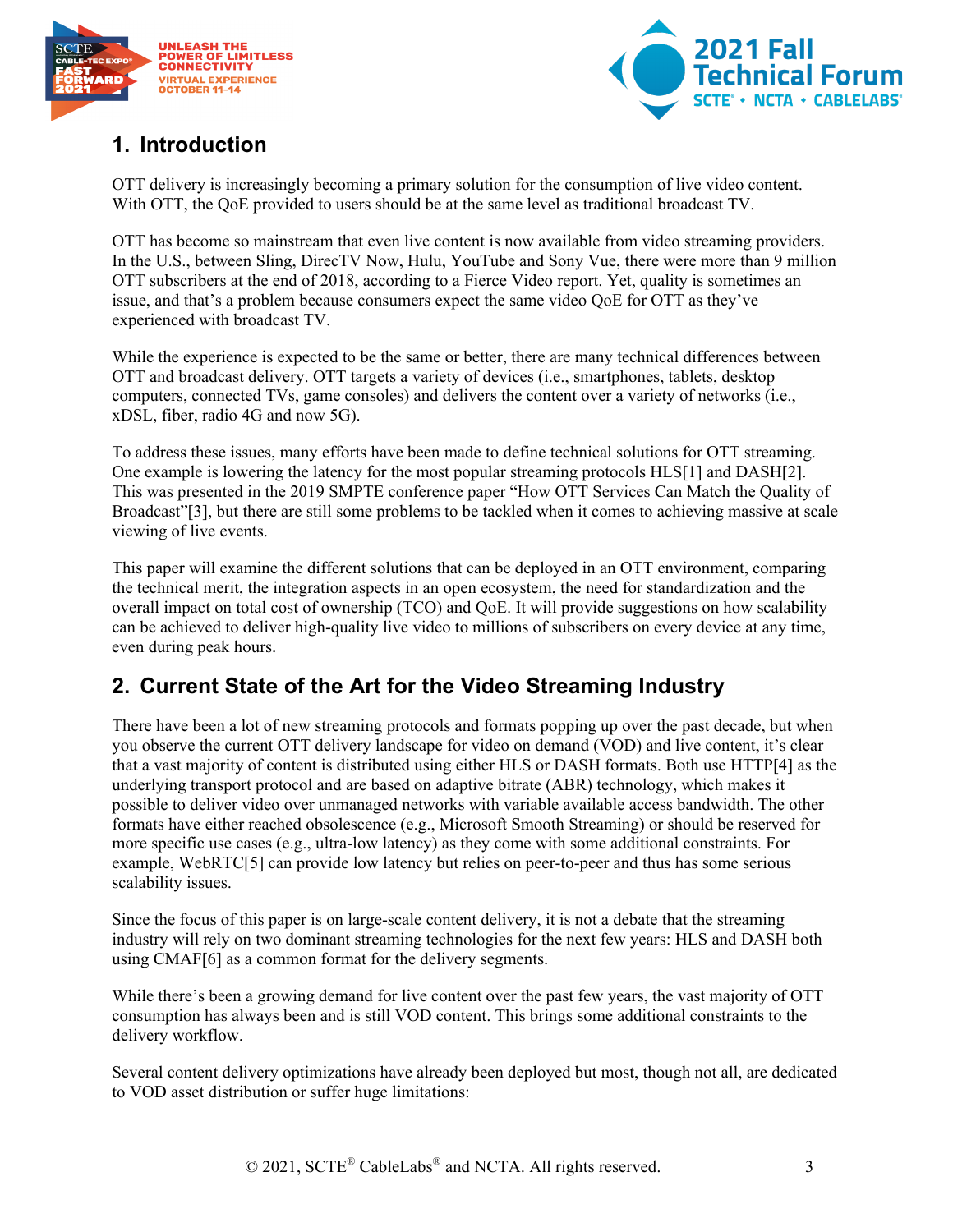



- Several years ago, Netflix introduced its per-title encoding [\[7\],](#page-14-7) then per-scene encoding to provide a better video quality at a given bitrate. It also included a new paradigm of adaptive ladder, removing the profile when it doesn't bring any value to the end user from a video quality standpoint. These innovations improve the viewing experience, but they have been implemented for VOD assets with no real-time constraints on the processing.
- During the BEITC 2019 conference, Brightcove presented [\[7\]](#page-14-8) some techniques to dynamically adapt the profile ladder based on the network conditions. These are a promising path but not yet available for live content distribution.
- Storage of recorded assets (e.g., cDVR applications) can be optimized by an offline profile curation removing the nonessential rendition in the profile ladder. The criteria to remove the nonessential rendition is based on a perceived QoE by the end user. This approach can work to optimize the storage volume and therefore the costs but again this is not yet something that can operate in real time for live content.
- Current multi-CDN strategies are based on static cache allocation. For large-scale events like the Olympics or FIFA World Cup, a major CDN would need to book physical resources up to 12 months in advance.
- Finally, as required for any closed-loop optimization client/CDN analytics may be collected in real time (which sometimes occurs at the end of the viewing session) but are generally not processed in real time to build actionable insights to optimize QoE.

When a popular event must be delivered live over a variety of networks to a variety of devices, it is a lot of work to make sure everything goes smoothly. For such an event or for regular peak audience, most popular services experience some QoE issues like rebuffering and long start time, when it is not a total impossibility to connect to the service.

The next section will discuss how the scalability issues and generally how a service operator can improve the delivered QoE by moving from a fixed, non-optimal workflow to a much more flexible workflow that is adaptative to the external context.

### <span id="page-3-0"></span>**3. Motivations to Move From Static Workflows to Dynamic Delivery of Content**

Depending on the business model for the service provider, the most critical metrics it needs to monitor and improve are:

- The acquisition of new subscribers, at a reasonable cost
- The churn ratio (or the ratio of new subscribers) for a subscription-based model or the total viewing time for an ad-subsidized model
- The cost of service (that can be approximated by the TCO value).

The first bullet will not be addressed in this paper, as the acquisition of new subscribers is mostly linked to the content proposed and service feature package, more than to the quality of the delivery.

The metrics reflected in the second bullet are the result of multiple factors, technical and nontechnical (typically based on the content offering and service features). However, for the technical side, which is what the platform can offer, the metric that is prominent is the QoE perceived by the end user. The QoE metric itself is a combination of multiple factors, including the video startup time (VST), video start failures (VSF), rebuffering ratio (CIRR), end-to-end latency and the perceived video quality. This metric can be estimated by collecting telemetry directly on the user devices or by deducing from other telemetry collected on the network.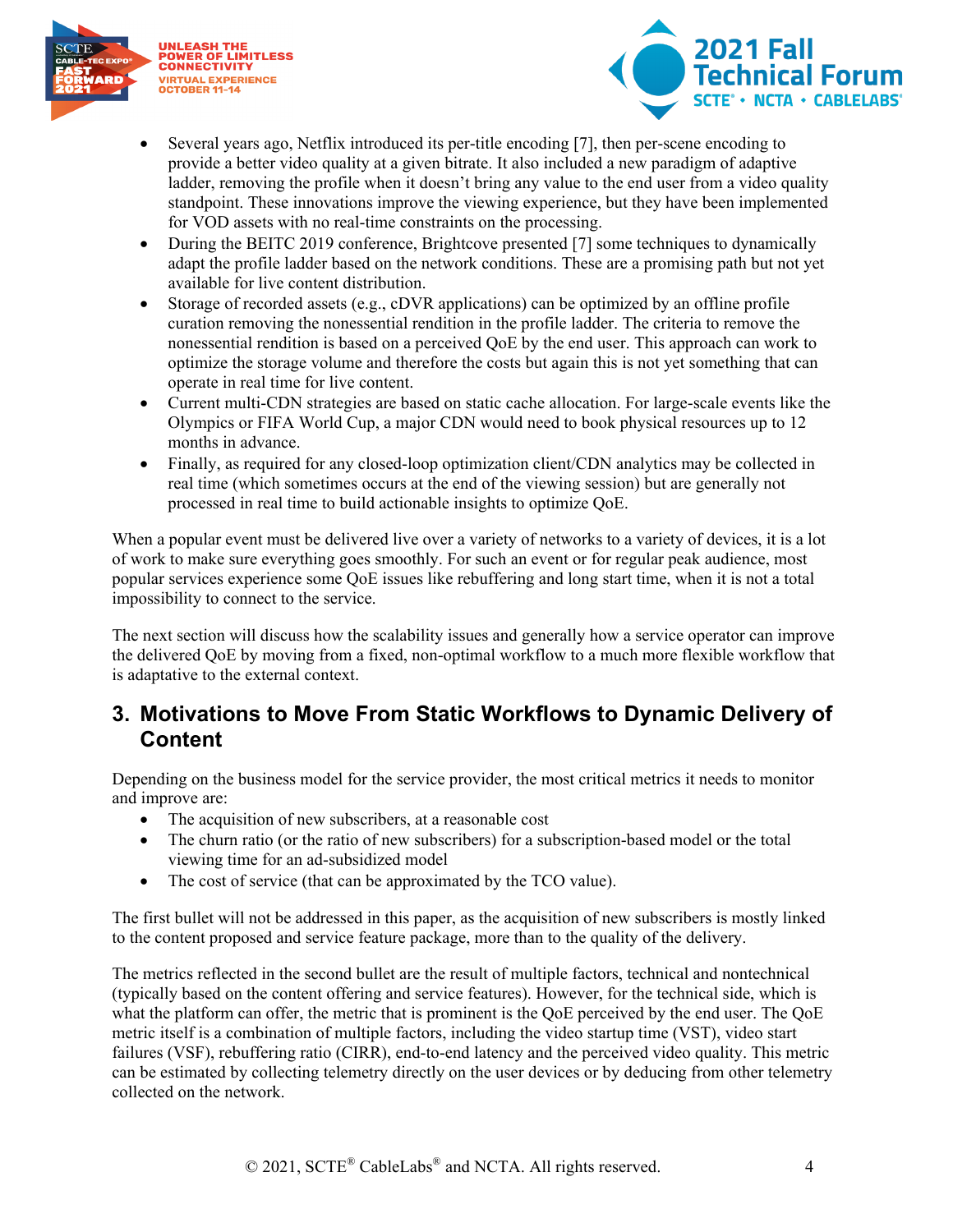



The TCO includes any costs needed to run the service. This can encompass hardware costs and the cost of operation in the case of an appliance-based service or the cost of service invoiced when operated in SaaS mode. In any case, this total cost covers the headend and delivery (e.g., CDNs).

Any evolution of the current workflows should therefore be considered keeping these two goals in mind: improving the QoE and reducing or keeping the TCO under control.

Looking at the whole delivery workflow from the content capture to the end device, there are several areas where the processing needs to be flexible to get the optimum use from resources (i.e., computation resources, bandwidth, storage, etc.). In the video compression space, it has been well known for decades that the codec engine should enable the most appropriate mode depending on the content nature. This is a supported capability in any video codec since fixed QP approaches have been enriched by many other techniques driven by the content nature. Video codecs have dynamically adapted to the content characteristics for years, providing compression improvements. But things are now getting more complex with ABR distribution. Content is now made available in several bitrates, several resolutions and several frame rates. Even if one can anticipate general rules linking these parameters (for example, when the bitrate is reduced, at some point, it becomes more efficient to reduce the resolution), these thresholds are highly dependent on the nature of the content. The same applies for the frame rate. It is commonly agreed on that for sports content a high frame rate will provide a better result at a given bitrate, which is not the case for other types of content.

The delivery side, compared with the "good old simple broadcast era," is also much more complex. Delivery is made via multiple types of networks, all of which have limited resources that should nevertheless cope with the unicast paradigm used in OTT. Moreover, the QoS of the delivery network is highly variable over time and locations (on the open internet QoS is not guaranteed as it is on a cable network, for example). Dealing with these variable parameters on the network side can be achieved by overprovisioning resources. For example, putting more edge caching in the CDN. But this approach carries a significant cost that might impact the profitability of the service. If considering the worst case in a static configuration is not a viable option, then the alternative is to adapt the delivery to the current condition in order to find the sweet spot that will, at any time, give the best compromise and maximize the end-user satisfaction. All this is even more complex when consumption is on mobile networks, meaning there are even less predictable network conditions.

There is a clear motivation for the service provider to maximize the perceived QoE and keep TCO under control in a fast-moving environment. This multi-variable equation cannot be solved efficiently in a rigid, static delivery workflow. Moving from a static to a more dynamic approach can greatly impact the entire delivery workflow.

## <span id="page-4-0"></span>**4. Industry Trends and Research**

On the content preparation side, compression technologies have evolved and become more complex. In the past few years a new paradigm called content-aware encoding (CAE) has emerged. CAE embraces different technologies that are highly dependent on the encoder vendor but overall the codec decisions are more driven by an on-the-flow content analysis. More recently, artificial intelligence (AI) and machine learning (ML) technologies were added to cloud-based solutions, making these tools economically viable. Thanks to a big push by industry leaders like Netflix, AI entered the game to propose per-title and then per-scene encoding. Here the video content is not only analyzed in real time to extract the relevant feature but, then, a prediction model is created offline using a large database of content to select the best codec configuration. More details can be found on this topic in the SMPTE 2019 conference paper [\[9\].](#page-14-9) All these techniques, from CAE to more advanced AI-based processing, were first used in production for VOD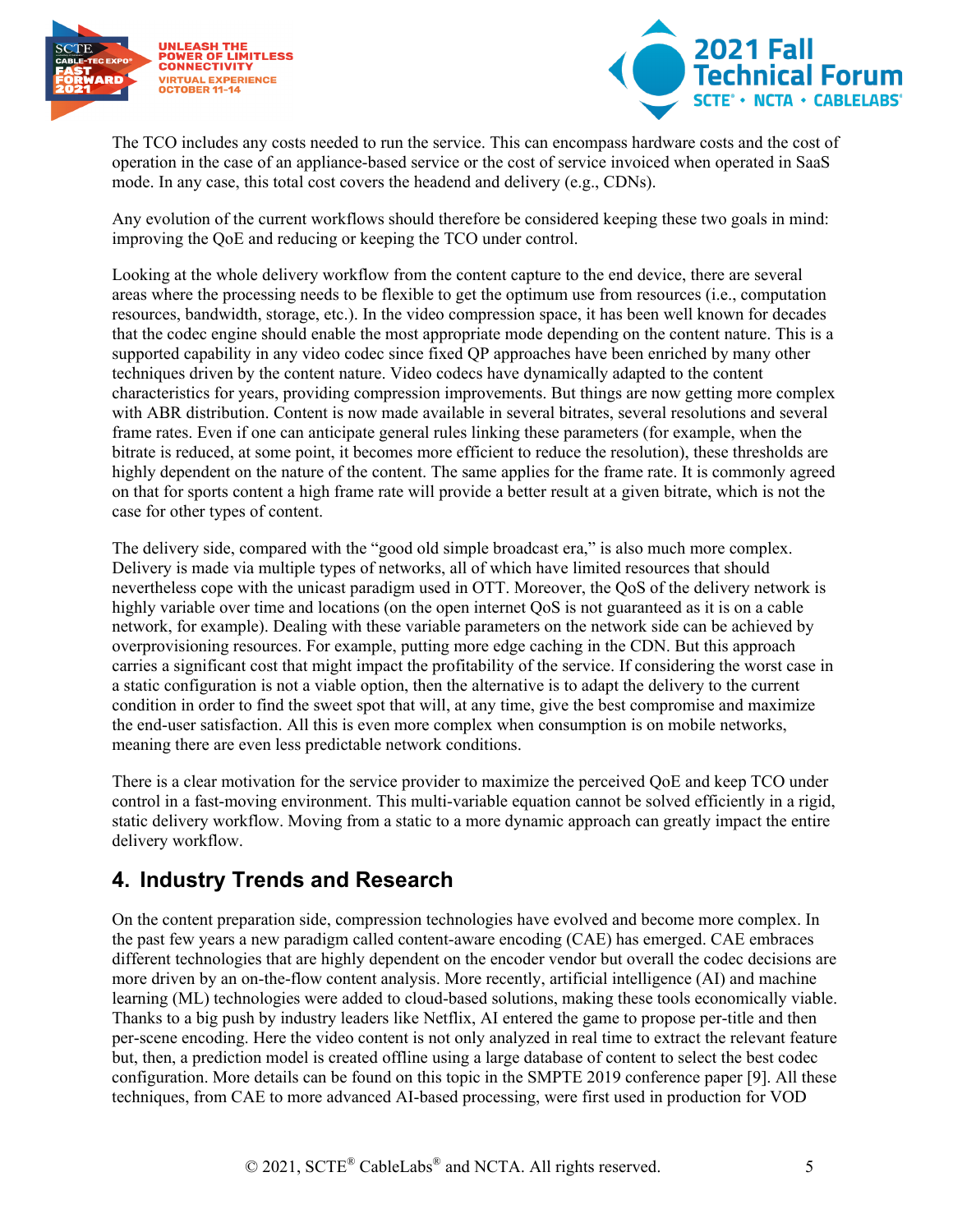



assets but now are starting to be deployed for live content, with the even greater challenge of matching real-time operation. This is the next step the industry should take, introducing some new dimensions and new flexibilities to create an optimal profile ladder at any time. These new areas will be described in the following sections.

On the delivery side, the situation is a bit less mature, as this part of the global workflow has been a moving target in the past decade. Nevertheless, the global trend on the delivery network side is to transition to a more flexible software-based architecture. On the one side deploying new network elements (software based) according to demand is an option. On the other side, providing some hints to the end-user player so that it can make smarter requests to the network is also a possibility. There has been a significant amount of academic research on building some models of the various delivery networks. Much of the research is focused on the mobile network where data consumption (mainly driven by video content) explodes and will continue to grow in the coming years while QoS is still an issue, especially in crowded areas and at peak hours. Stanford University has done work on network optimization using deep reinforcement learning [\[10\].](#page-14-10) On the client side, MIT has developed research around an improved ABR algorithm using reinforcement learning to improve the player behavior in difficult network conditions [\[11\].](#page-14-11)

As explained in Cassie Tolhurst's blog [\[12\],](#page-14-12) deep learning algorithms can help secure highly demanding content like UHD delivered at a large scale. We are seeing AI spread more and more across the workflow from content preparation to network delivery to enhance the end-user experience. The different functions, part of these new dynamic workflows, are presented in the following sections.

### <span id="page-5-0"></span>**5. Moving to More Dynamic Workflows**

#### <span id="page-5-1"></span>**5.1. Introduction**

Dynamicity of the workflows must be done in relation to external context, as explained above. Taking a holistic view of the global situation for live video streaming, we came to a conclusion about where it's important to build a new way to distribute video. This analysis leads, therefore, to the creation of adaptive workflows taking into account all possible contextual sets of information:

- **Content characteristics:** Live video is per nature changing over time. Encoding and packaging it with fixed configuration (i.e., bitrate, resolution, frame rate) as done today is not optimal to ensure the best QoE the delivery network can give at any time.
- **Content consumption:** Having the same encoding, same packaging (same profile ladder) for all live channels is sub-optimal. This should be dynamically adjusted over time using feedback from the network (i.e., player, CDN, access network).
- **Content importance:** Premium content with high value attached to it will have to be encoded with a higher quality than less valuable content. This should be dynamically adjusted over time according to the operator's preference.

Moving from the traditional static (set and forget) approach to a workflow where many configurations can change over the time, sometimes with a high dynamicity, is not a simple task. This covers many aspects summarized in [Table 1.](#page-6-1)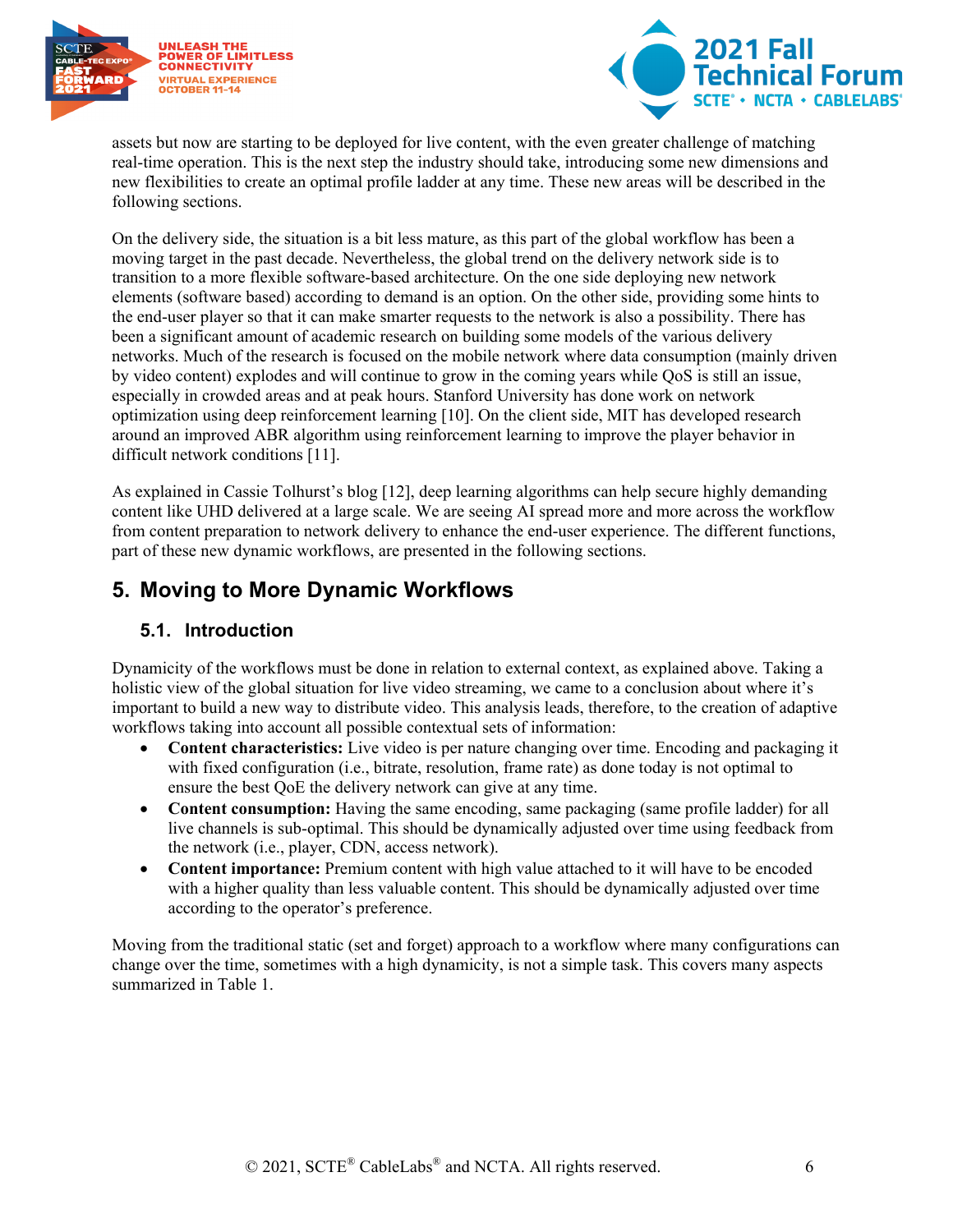



#### **Table 1 - OTT evolution from static to dynamic workflows**

<span id="page-6-1"></span>

| Static workflow                    | Dynamic workflow                            | QoE<br>improvement | Cost<br>improvement |
|------------------------------------|---------------------------------------------|--------------------|---------------------|
| All parameters are fixed           | Variable parameters                         |                    |                     |
| Fixed resource allocation          | Variable resource allocation                |                    |                     |
| Fixed architecture/<br>maximum TCO | Usage-based architecture /<br>Optimized TCO |                    |                     |
| Siloed approach                    | End-to-end approach                         |                    |                     |
| Deterministic approach             | AI-based approach                           |                    |                     |

As illustrated in [Table 1,](#page-6-1) the different areas moving from a static paradigm to a dynamic workflow may impact either the end-user QoE, the service provider costs or both.

The move to a dynamic approach implies that the decisions made should be driven by various criteria linked to the contextual sets of information mentioned above (i.e., content characteristics, content consumption and content importance).

The various dynamic actions across the delivery chain can be split into two categories:

- Actions and tools aimed at optimizing the production on the profile ladder, either for the purpose of improving the QoE or reducing the operation costs
- Actions or tools aimed at optimizing the delivery path to improve the QoE (mitigation of network congestion during peak audience)

The next sections give a description of the various tools, most being guided by AI, which are part of the Context Adaptive Delivery solution embracing the two categories of actions.

#### <span id="page-6-0"></span>**5.2. AI-based Encoding/Content Aware Encoding**

One of the ways service providers are battling QoE issues for OTT is through advanced compression methods. Content Aware Encoding (CAE), a per-title encoding technique currently used by Netflix, is one such method that supports both VOD and live applications.

CAE assesses the video complexity in real time and adjusts the encoding parameters to provide the best picture quality. It works similarly to VBR for statistical multiplexing, except that only one program is encoded, and the video quality measurement is more refined since it is based on the Human Visual System (HVS) model. In order to have a more accurate video quality measurement, the CAE live system is trained offline using artificial intelligence technologies. For more details, see Harmonic's technical guide on EyeQ [\[13\].](#page-14-13)

Over the past few years, CAE has made a real change in video compression and is now backed by Apple, Netflix, and the Ultra HD Forum, which has demonstrated a consistent savings of 40% vs. CBR for UHD ABR using CAE in 2018.

The next step of video compression improvement using AI is what Harmonic calls "Dynamic Encoding Style." We leveraged our first research in AI to embed prediction models in the encoding engines to feed the compression engines with the most appropriate set of parameters. As with many ML-based solutions, we train a prediction model offline using a large database of assets in order to find the best compromise among the huge set of encoding parameters that can be fine-tuned. Then, on the live system, the prediction model uses the video characteristics extracted in real time by the first blocks in the encoding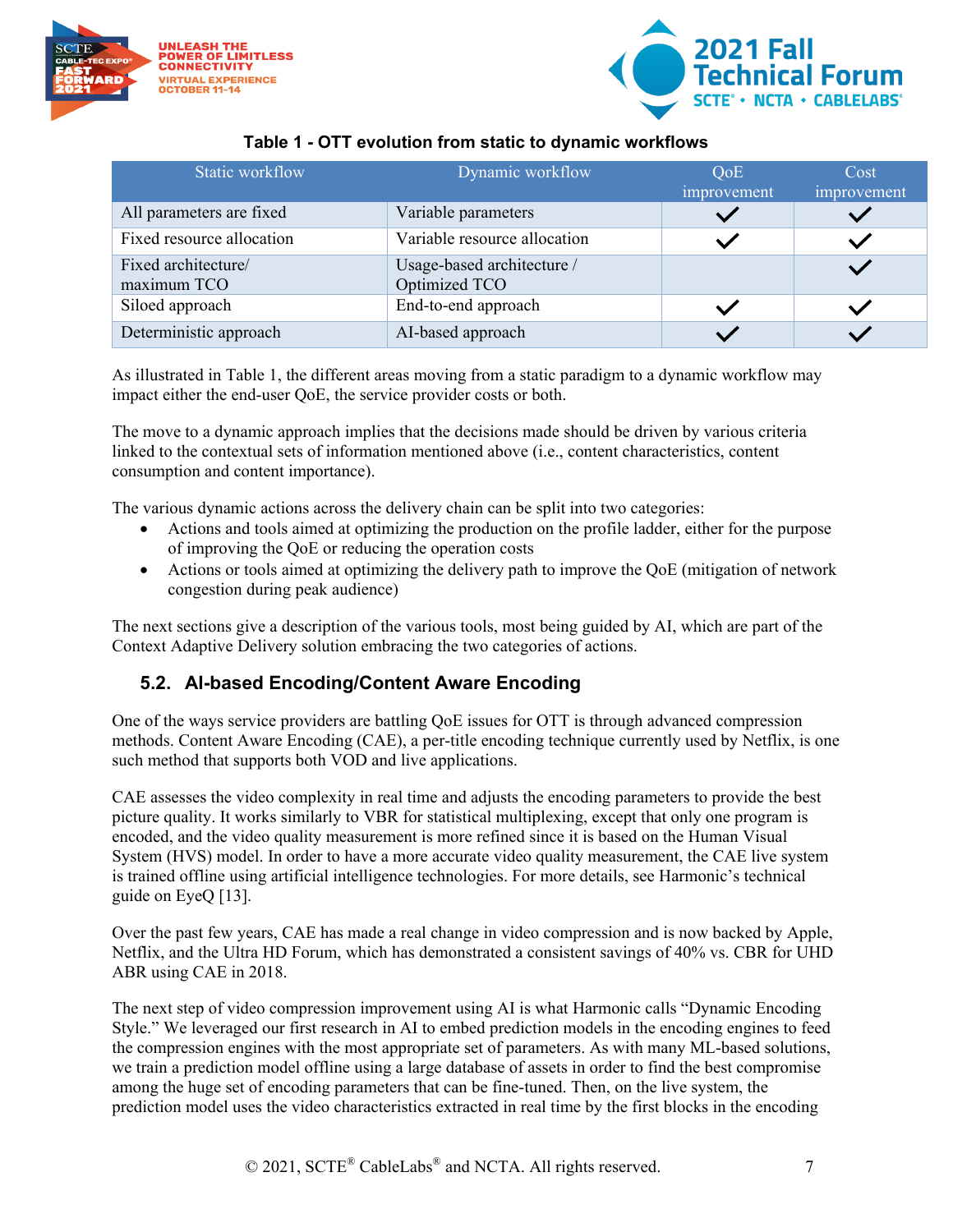



pipeline and matches it to the "optimum" set of encoding parameters. Dynamic Encoding Style is a natural complement to the CAE approach and shares a lot of common principles, including the video quality assessment technique used to build the prediction models in the Human Visual System Model.

Dynamic Encoding Style uses an AI based two-step approach, depicted in [Figure 1.](#page-7-2)



**Figure 1 – AI-based Encoding**

#### <span id="page-7-2"></span><span id="page-7-0"></span>**5.3. Elastic Encoding**

Elastic encoding is the last tool mentioned in this paper that focuses on the compression core for live content distribution. The general approach is to use feedback from the network on the content popularity in order to allocate variable CPU resources for the transcoding. The new generation codecs have a very large toolbox that could, if they are all used for every content, have a huge impact on the solution density (number of transcoding instances that can run in parallel on a given cloud resource). All the live encoder vendors are therefore making compromises to find the sweet spot between quality, bitrate and CPU resources. This compromise can be different when the distributed content is very popular. Allocating more CPU cycles will lead to lowering the bitrate at a given video quality which, in turn, will reduce the CDN costs. This is very interesting when the CDN egress is high for popular content.

As it is sometimes difficult to predict which event will be very popular, having a flexible solution that can adapt dynamically when the live event is being distributed is very important.

#### <span id="page-7-1"></span>**5.4. Dynamic Resolution Encoding**

This tool (and the next one) is different from the previous ones, as the AI is not used to modify the configuration of the compression algorithm but is used to select the optimal resolution of the encoded video. It is well known that there is a link between the representation bitrates and resolutions in an OTT profile ladder. For low bitrate representations, it is more efficient to reduce the content resolution before encoding to get the best QoE. As the threshold to change the resolution at a given bitrate is highly dependent on the content nature and evolves dynamically over time, a solution based on a ML prediction model is a good choice to estimate the best resolution before the encoding processes.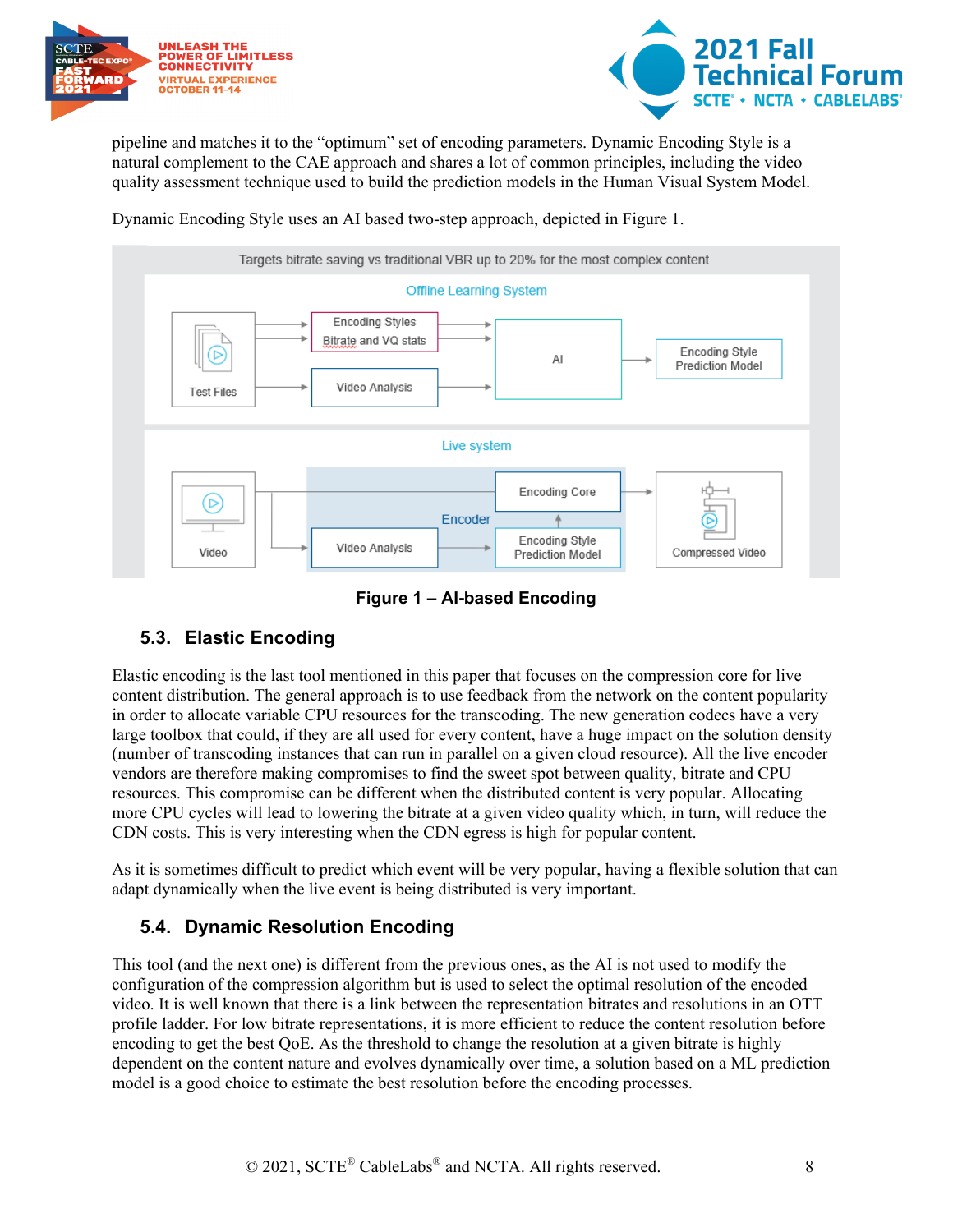



Like the previously mentioned tools, Dynamic Resolution Encoding uses an AI-based two-step approach, as depicted in [Figure 2.](#page-8-1)



#### **Figure 2 - Dynamic Resolution Encoding**

<span id="page-8-1"></span>Dynamic Resolution Encoding allows operators to improve the QoE by enhancing the picture quality perceived by the user. It also improves the density of the solution, thus the TCO, as less profiles need to be used for OTT.

#### <span id="page-8-0"></span>**5.5. Dynamic Frame Rate Encoding**

Dynamic Frame Rate Encoding works on the temporal activity of the content. Relying on known properties in conjunction with what the user can perceive (all of this is described in the HVS model), this tool will determine the optimum frame rate for a given piece of content, making temporal decimation when a full frame rate is not required.

The value brought by this decimation is that the encoding core will not encode all the frames, therefore saving CPU cycles that can be used either to achieve a better bitrate or to improve the network reach (i.e., less stalling, less rebuffering when the content bitrate is lower). Another use for the CPU savings is to get a denser architecture and/or reduce power consumption, and this adds to the TCO for a service. Dynamic Frame Rate Encoding uses an AI-based two-step approach, as depicted in [Figure 3.](#page-9-1)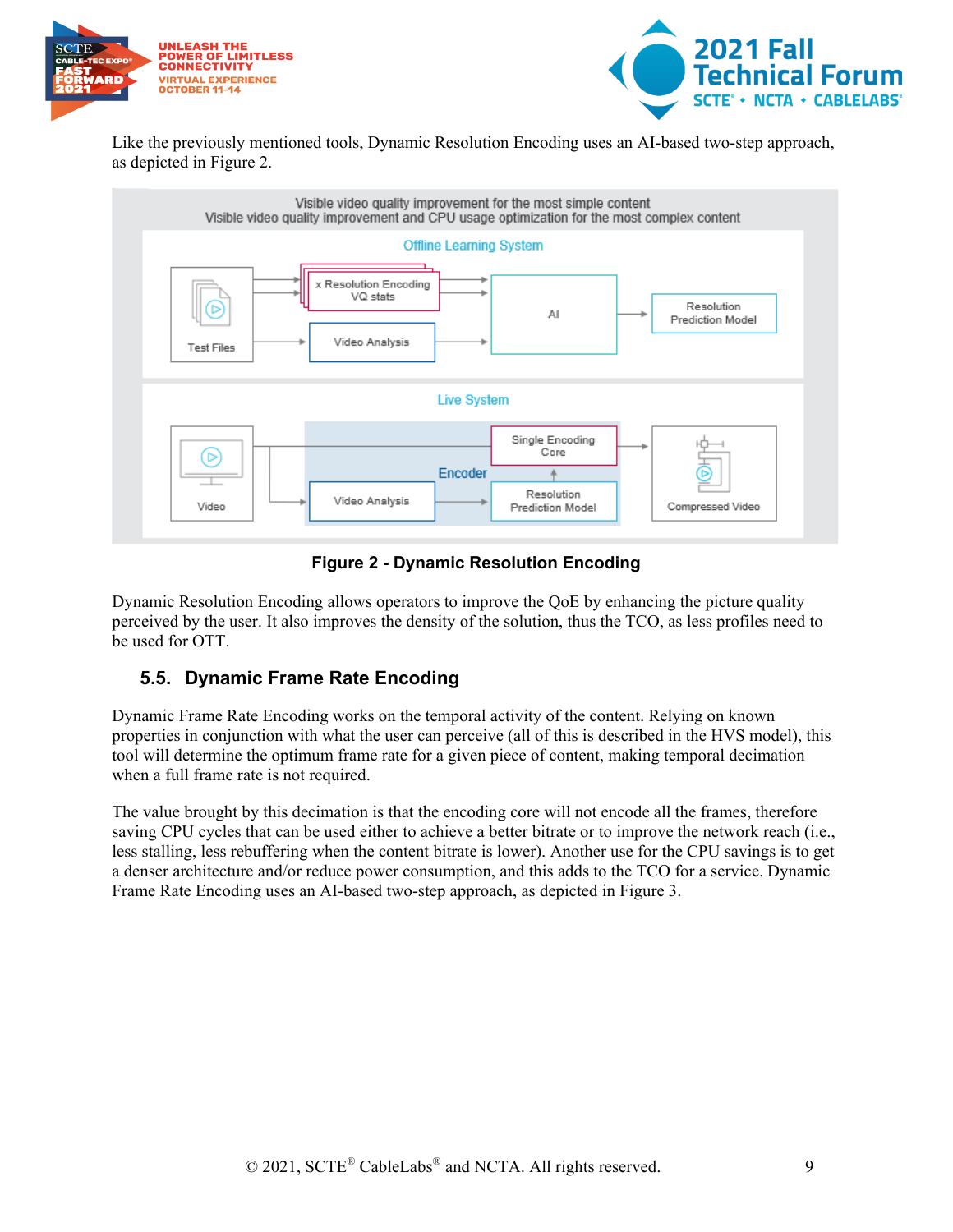

**Figure 3 - Dynamic Frame Rate Encoding**

#### <span id="page-9-1"></span><span id="page-9-0"></span>**5.6. Delivery Optimization**

The different tools presented above are aimed at selecting the best encoding configuration depending on the content characteristics. Using these approaches, or a combination, one can create an adaptive content preparation workflow that should optimize the profile ladder based on the content itself or its popularity. But, at this point, another important aspect needs to be considered. The content will be sent over various networks from a core network to the edge and then to the delivery network with a lot of different situations depending on whether the user is on a fixed or radio network, and depending on if it is in a geographic area where this content is very popular compared with other areas (think about a sports match between team A and team B where the audience will be higher in regions A and B compared with the rest of the eligible territory).

With a traditional broadcast paradigm, the service provider delivers one single stream to all the users, making sure that the signal-to-noise ratio will be good enough to ensure a reliable reception on the covered geographic area. On the other hand, a modern OTT distribution platform needs to cope with multiple CDNs, multiple devices, and adapt to much different situations. It seems very ambitious or may be suboptimal to define one single strategy to dynamically adapt the delivery workflows to all these situations. Therefore, flexible architectures will be easily tunable to find the best configuration at a given time.

Whatever the strategy for this delivery optimization is, there are some basics that need to be met on the network. Collecting information from the different elements in the networks is necessary to understand, in real time, how the network is behaving and what the actual QoE is for end users.

A typical analytics collection architecture is illustrated in [Figure 4.](#page-10-0)

In many deployed systems, analytics are collected for the purpose of offline marketing dashboarding but not for real-time usage on a feedback loop.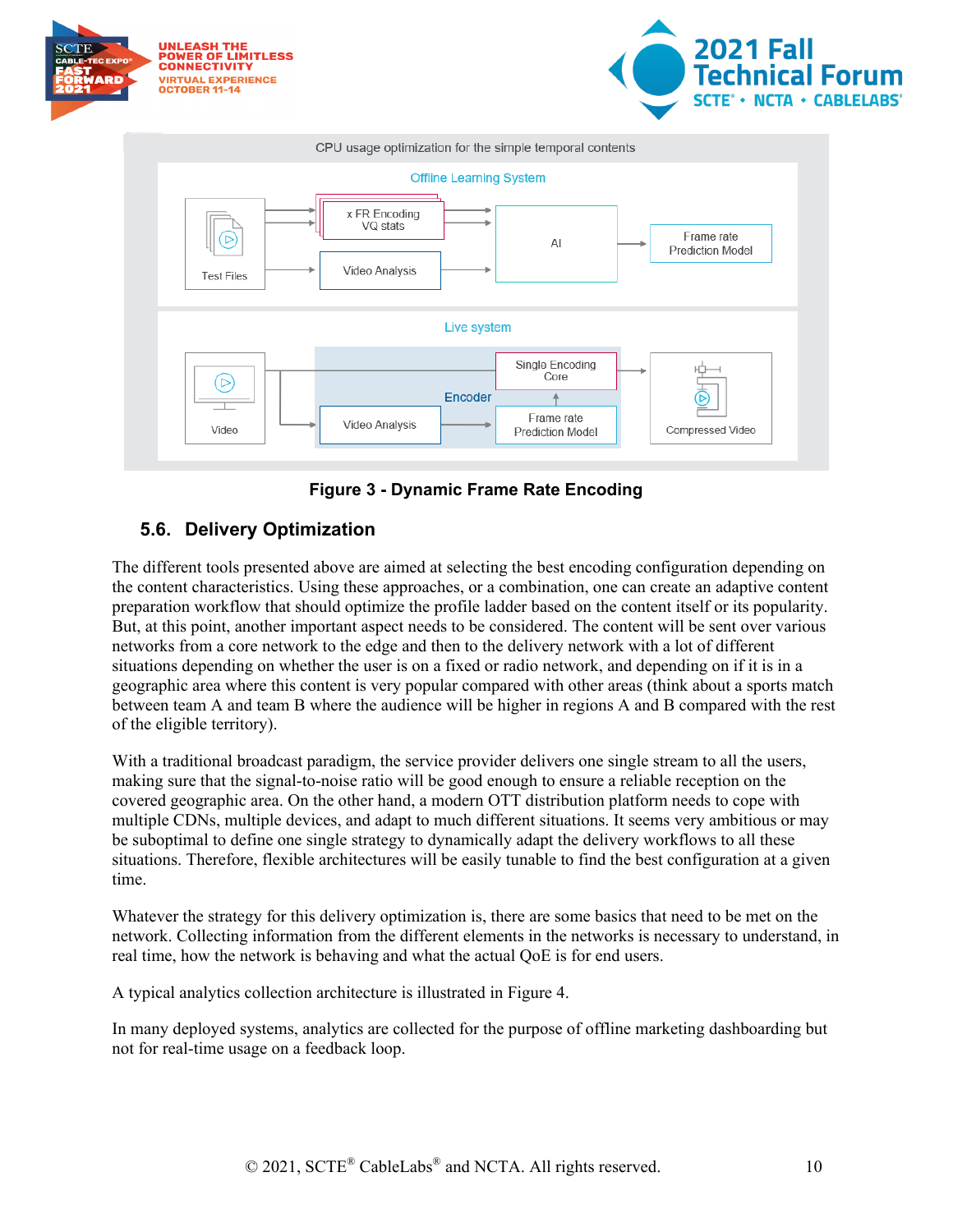

**Figure 4 - Typical analytics collection architecture**

<span id="page-10-0"></span>As presented in the first category of tools that will dynamically adjust the profile ladder, all these decisions may be influenced by the current situation in the delivery network.

The generic architecture for a full Context Adaptive Delivery (CAD) workflow, including the profile ladder optimization and the network path optimization, is illustrated in [Figure 5.](#page-10-1)

Many variants can exist, but the high-level idea is to use the raw data collected on the network to feed a decision engine that will trigger some actions on:

- The compression engine (tools mentioned in the previous sections)
- The packager/origin
- The network path controller



**Figure 5 - Context Adaptive Delivery (CAD) generic architecture**

<span id="page-10-1"></span>The decision engine located in the "CAD optimizer" box above can be as simple as logical switches triggered on fixed thresholds of any of the raw data. But a more forward-looking architecture is to bring AI into this system to enable action before the network crash occurs. Building an accurate and reliable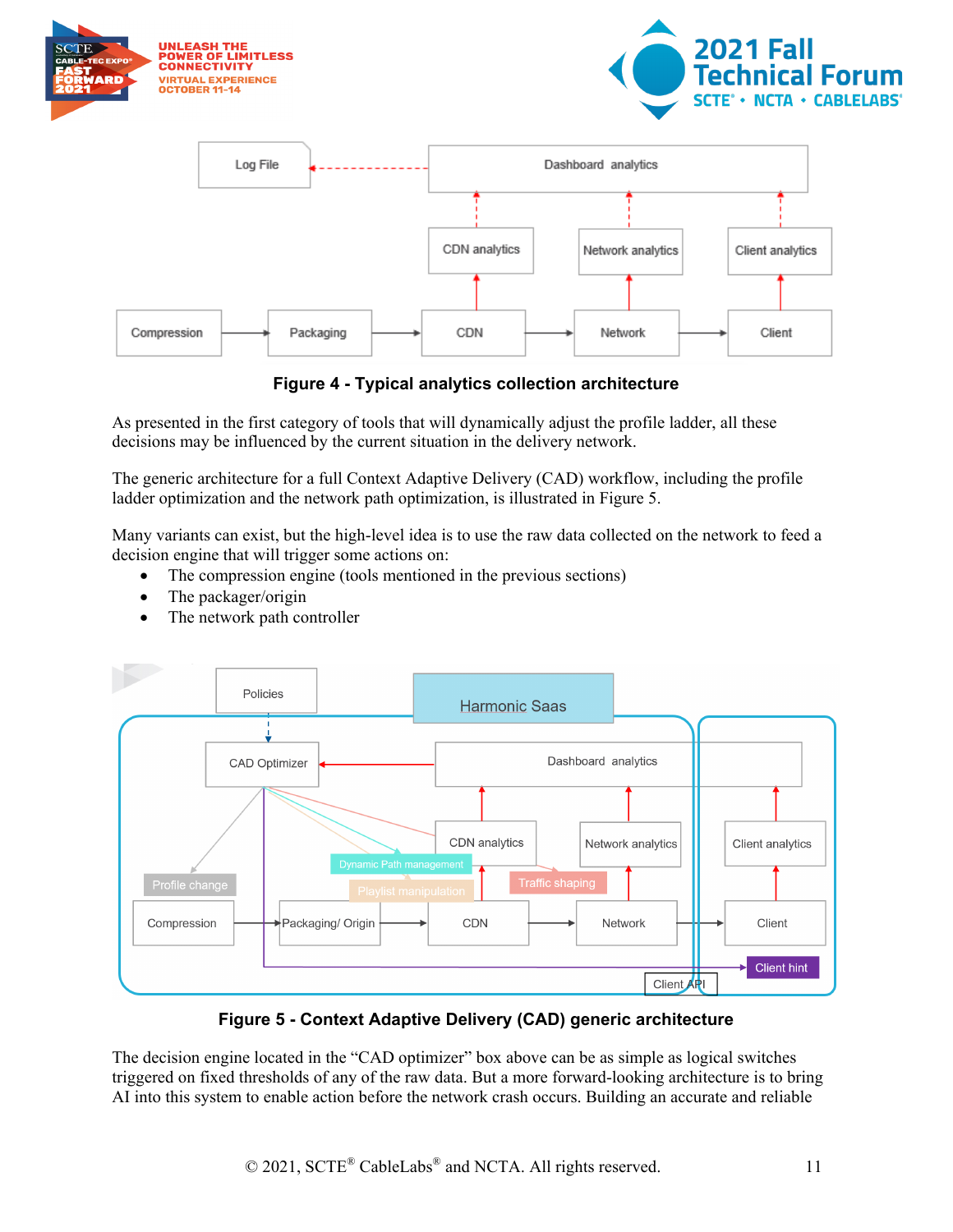



model of the complete delivery network, from the core network to the last mile, is still a research topic but modern AI approaches look very promising. Because the network conditions are evolving over the time, the AI should adapt automatically based on the current network situation. To achieve this goal, reinforcement learnin[g\[14\],](#page-14-14) an area of machine learning, provides some interesting tools. Through a rewarding mechanism, the decision engine gets instantaneous and continuous feedback from the network on the actions taken. It can then adjust the decisions to find, at any time, and under any conditions, the optimum configuration.

As mentioned above, different strategies or scenarios to optimize the delivery at scale for live events can be imagined using the raw information collected in the network. The aggressiveness of the scenario depends on the policy the service provider wants to use to prevent or reduce the breakdown in case of peak audience for a given event.

The global optimization scenario will therefore combine, with a holistic view, the optimization that can be made on the profile ladder and the class of actions to:

- propose a dedicated manifest to some category of player (through manifest manipulation approach),
- dynamically change the delivery path by selecting the most appropriate CDN or delivery nodes

As the second part of the contextual information that the CAD should use, the content consumption is translated into the network load that can be heterogenous, typically based on geographical distribution. To estimate this network load in real time, the system should collect information telemetry from different points in the delivery network. This includes client-side telemetry as well as CDN analytics and network traffic measurements. The collection and capability to perform real-time processing on this information is critical in order to have a timely answer (feedback loop) to any significant change in the content consumption.

Below are some possible scenarios that the CAD optimizer can implement using the network telemetries combined with the service provider policies:

- Based on the reported network load, either global or in some geographic areas, the Customer Management System (CMS) can decide, when a given threshold is reached, whether to prevent any new subscribers from connecting to the service.
- Based on reported network load, either global or in some geographic areas, the traffic can be routed to one CDN or another (when the problem doesn't come from the last mile).
- Based on reported network load, either global or in some geographic areas, the manifest generator can be instructed, when a given threshold is reached, to remove one (the top one) or several high demanding representations in the manifest either to all or a subset of subscribers. This decision can also be influenced by some business rules to give higher privileges to premium customers.
- Some geographic areas can be isolated and treated with a particular scheme if the network indicates that something is wrong in this area.

These scenarios can be seen as a reaction to a given situation but should bring more value if, thanks to an accurate prediction model, the action anticipates and therefore avoids a future crash.

As depicted in [Figure 5,](#page-10-1) the loop-back action can be directed to different elements in the delivery workflow:

- This can be on the encoder where an action can be decided based on content consumption information. This is the elastic encoding tool presented above.
- This can be at CMS level where new subscribers to the service are rejected when network capacity is exceeded.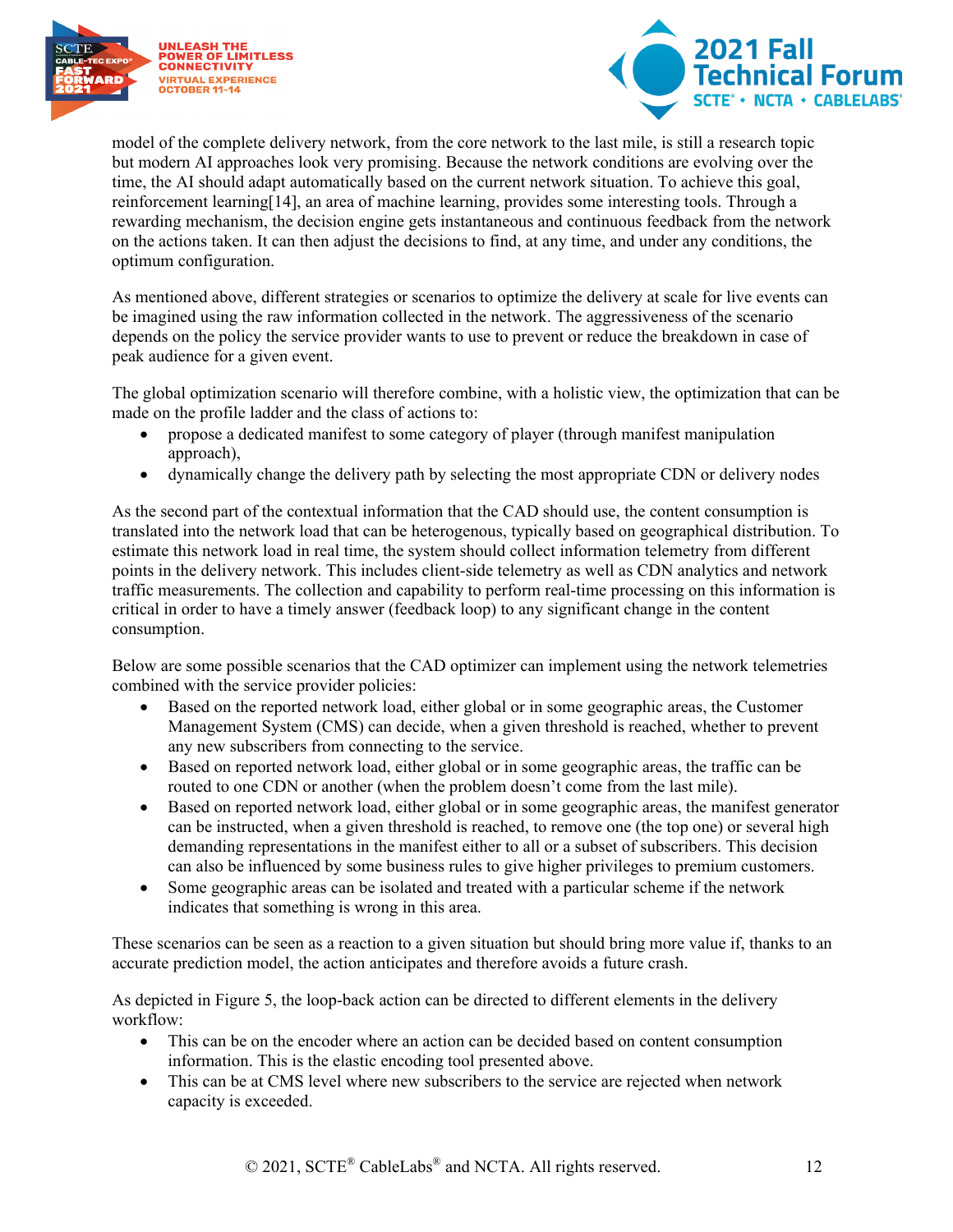



- This can be on the packager/origin where playlist manipulation can be done to present the best profile ladder to all or a subset of end-user players.
- This can be on the path management system that can dynamically move the delivery from one CDN to another based on reported consumption or risk of overload on the delivery path.
- This can be on the player itself where some instruction or guidance can be delivered in real time to make sure it will request the most appropriate resource (this may include some hints to help the ABR decision algorithm, for example)

In summary, depending on the contextual set of information on the content characteristics, its consumption and its importance and on scenario choices, [Table 2](#page-12-1) gives an overview of the different actions triggered by the CAD optimizer. This comes together with the content characteristics-only related tools mentioned in the previous sections.

<span id="page-12-1"></span>

| Tool category           | Usage                                                                                                                               | <b>QoE</b><br>improvement | Cost<br>improvement |
|-------------------------|-------------------------------------------------------------------------------------------------------------------------------------|---------------------------|---------------------|
| Profile change          | Adjustment of the profile ladder<br>based on delivery network status                                                                |                           |                     |
| Playlist manipulation   | Provide different playlist/manifest to<br>groups of users based on network<br>congestion, user category, device<br>groups           |                           |                     |
| Dynamic path management | Optimize the distribution between<br>several CDNs or private delivery<br>nodes based on reported<br>consumptions and business rules |                           |                     |
| Traffic shaping         | Set business rules to limit the traffic<br>(enhanced zero rating approach)                                                          |                           |                     |

#### **Table 2 - Delivery optimization summary**

## <span id="page-12-0"></span>**6. Conclusion**

Context Adaptive Delivery is a new paradigm that takes the end-to-end video delivery workflow to the next level in order to address the two most important aspects for an OTT service provider: delivering better QoE to end users while reducing or keeping the TCO under control. Taking into consideration the dynamicity of the content's consumption over a variety of delivery networks is the next step now that OTT technologies are ready for the main screen. Moving from today's rigid configuration to much more adaptive workflows should be seen the same as the transition from hardware- to software-based solutions. With Content Adaptive Encoding, Dynamic Resolution Encoding, and Dynamic Frame Rate Encoding, the content preparation can be much more flexible and adapt to the content type itself as well at its popularity. All these tools should be used to prepare the optimum profile ladder at any time. Then, once the profile ladder is optimized, using network optimization in an adequate scenario allows one to provide the best delivery to users, no matter what their location, device or subscription is. This will quickly create opportunities to improve the user experience, leveraging the value that AI-based processing and cloudnative deployments bring into this landscape.

With more adaptive workflows for the delivery of large-scale live events, the end-user experience can be dramatically improved to reach the expected level and match broadcast services. In addition, service operator profitability can be improved. Even better, we can imagine the introduction of new services and new user experiences that are not possible today.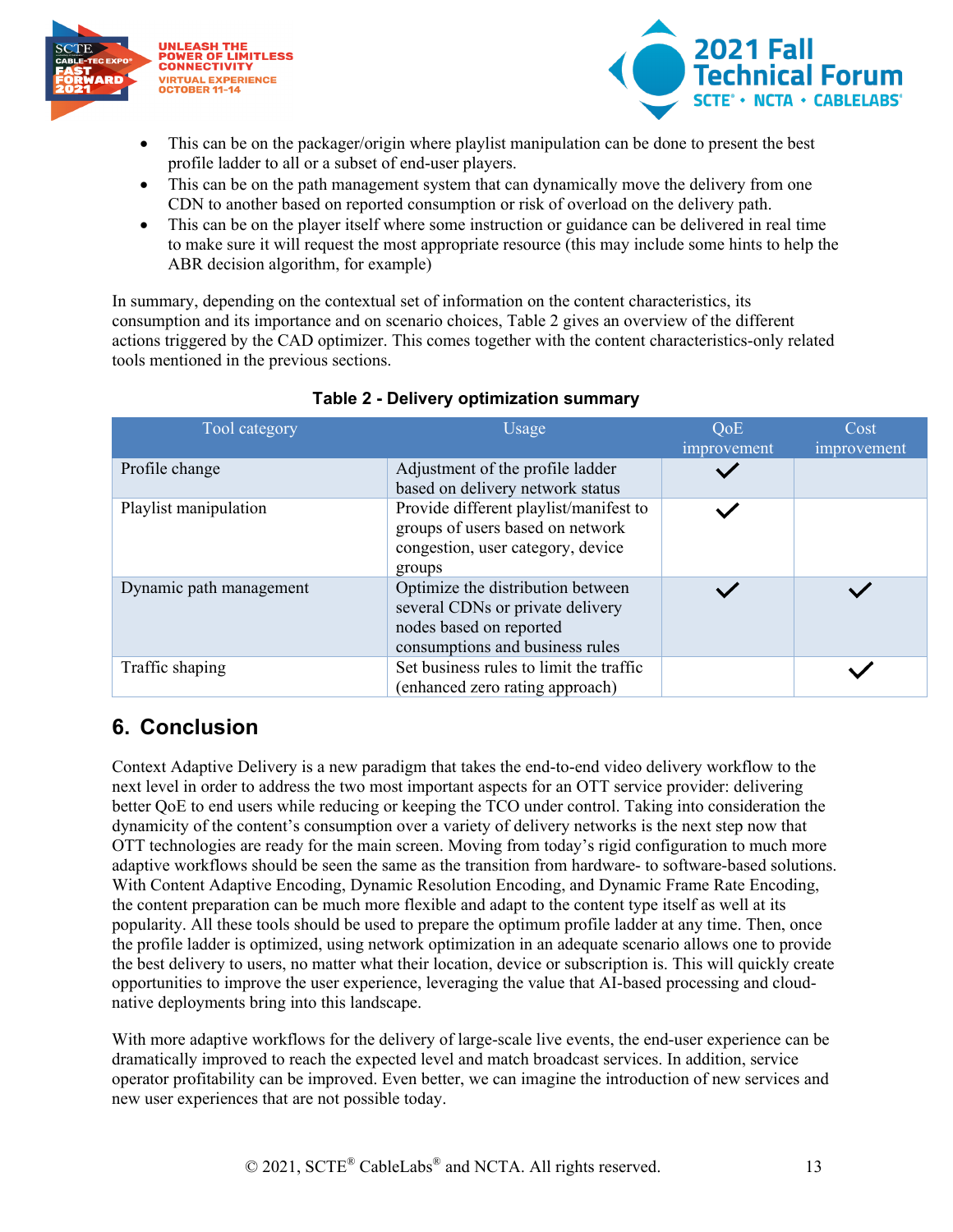



## **Abbreviations**

<span id="page-13-0"></span>

| <b>ABR</b>   | <b>Adaptive Bit Rate</b>                           |
|--------------|----------------------------------------------------|
| AI           | Artificial Intelligence                            |
| CAD          | <b>Context Adaptive Delivery</b>                   |
| CAE          | <b>Content Aware Encoding</b>                      |
| <b>CDN</b>   | <b>Content Delivery Network</b>                    |
| cDVR         | Cloud Digital Video Recorder                       |
| <b>CIRR</b>  | Connection Induced Rebuffering Ratio               |
| <b>CMAF</b>  | Common Media Application Format                    |
| <b>DASH</b>  | Dynamic Adaptive Streaming over HTTP               |
| <b>HLS</b>   | <b>HTTP Live Streaming</b>                         |
| <b>HTTP</b>  | HyperText Transport Protocol                       |
| <b>MIT</b>   | Massachusetts Institute of Technology              |
| ML           | Machine Learning                                   |
| <b>OTT</b>   | Over The Top                                       |
| QoE          | Quality of Experience                              |
| QoS          | Quality of Service                                 |
| QP           | Quantization parameter                             |
| <b>SMPTE</b> | Society of Motion Picture and Television Engineers |
| <b>TCO</b>   | Total Cost of Ownership                            |
| <b>UHD</b>   | Ultra High Definition                              |
| <b>VOD</b>   | Video on Demand                                    |
| <b>VSF</b>   | Video Start Failure                                |
| <b>VST</b>   | Video Start Time                                   |
| WebRTC       | Web Real-Time Communication                        |